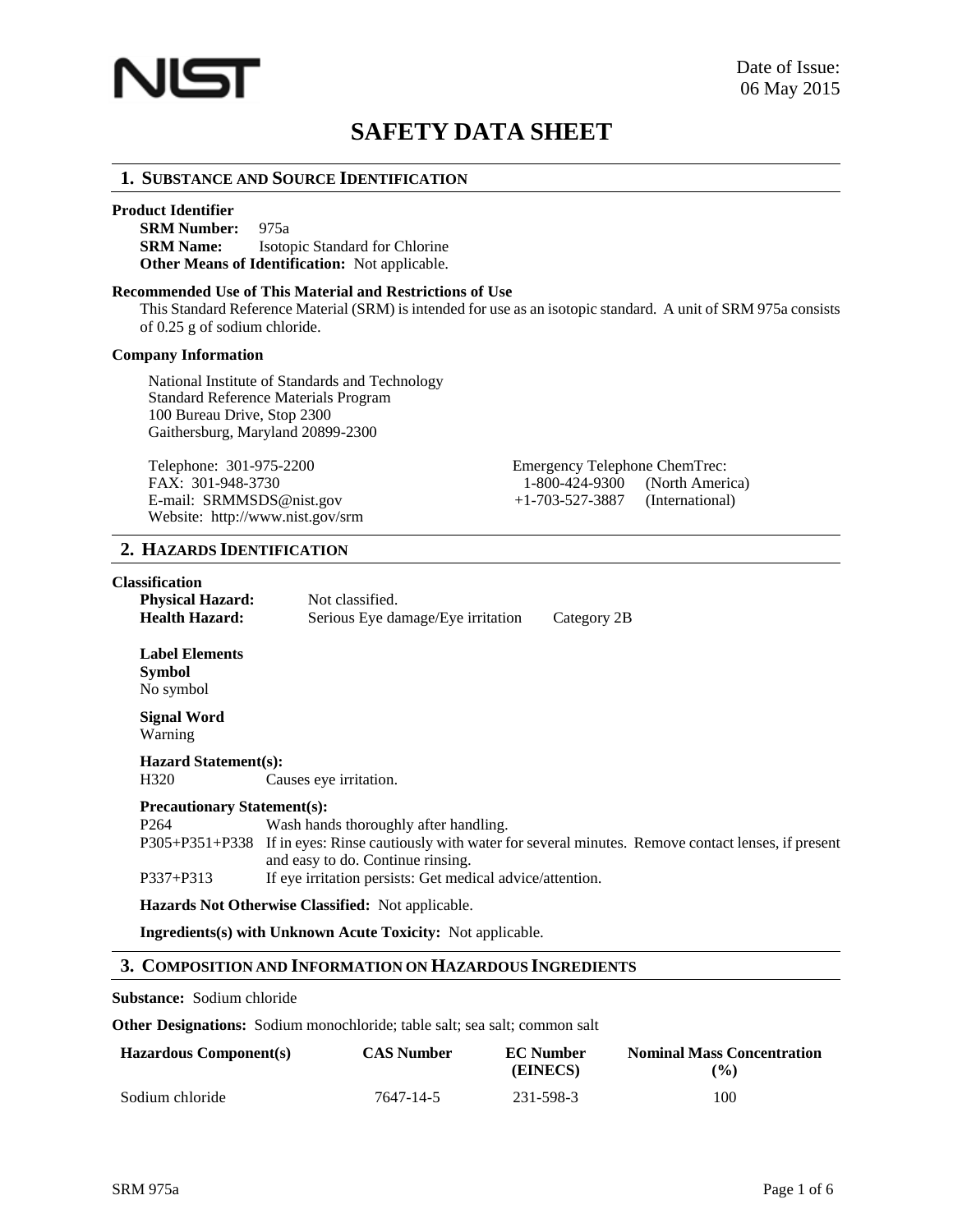# **4. FIRST AID MEASURES**

#### **Description of First Aid Measures:**

**Inhalation:** If adverse effects occur, remove to uncontaminated area. If not breathing, give artificial respiration or oxygen by qualified personnel. Seek immediate medical attention.

**Skin Contact:** Wash skin with soap and water for at least 15 minutes. Thoroughly clean and dry contaminated clothing before reuse.

**Eye Contact:** Flush eyes with water for at least 15 minutes. If necessary, seek medical attention.

**Ingestion:** If a large amount is swallowed, get medical attention.

**Most Important Symptoms/Effects, Acute and Delayed:** Irritation.

**Indication of any immediate medical attention and special treatment needed, if necessary:** If any of the above symptoms are present, seek medical attention if needed.

### **5. FIRE FIGHTING MEASURES**

**Fire and Explosion Hazards:** Negligible fire hazard. See Section 9, "Physical and Chemical Properties" for flammability properties.

#### **Extinguishing Media:**

Suitable: Use extinguishing agents appropriate for surrounding fire. Unsuitable: None listed.

**Specific Hazards Arising from the Chemical:** None listed.

**Special Protective Equipment and Precautions for Fire-Fighters:** Avoid inhalation of material or combustion byproducts. Wear full protective clothing and NIOSH approved self-contained breathing apparatus (SCBA).

**NFPA Ratings** (0 = Minimal; 1 = Slight; 2 = Moderate; 3 = Serious; 4 = Severe)

 $Health = 1$  Fire = 0 Reactivity = 0

### **6. ACCIDENTAL RELEASE MEASURES**

**Personal Precautions, Protective Equipment and Emergency Procedures:** Use suitable protective equipment; see Section 8, "Exposure Controls and Personal Protection".

**Methods and Materials for Containment and Clean up:** Collect spilled material in appropriate container for disposal.

### **7. HANDLING AND STORAGE**

**Safe Handling Precautions:** Minimize dust generation. See Section 8, "Exposure Controls and Personal Protection".

**Storage:** Store and handling in accordance with all current regulations and standards. Keep separated from incompatible substances (metals, combustible materials, halogenated compounds).

### **8. EXPOSURE CONTROLS AND PERSONAL PROTECTION**

**Exposure Limits:** No occupational exposure limits have been established. The exposure limits for Particulates Not Otherwise Regulated are applicable.

OSHA (PEL):  $15 \text{ mg/m}^3$  (TWA, total particulates)  $5 \text{ mg/m}^3$  (TWA, respirable particulates)

**Engineering Controls:** Provide local exhaust or process enclosure ventilation system. Ensure compliance with applicable exposure limits.

**Personal Protection:** In accordance with OSHA 29 CFR 1910.132, subpart I, wear appropriate Personal Protective Equipment (PPE) to minimize exposure to this material.

**Respiratory Protection:** If workplace conditions warrant a respirator, a respiratory protection program that meets OSHA 29CFR 1910.134 must be followed. Refer to NIOSH 42 CFR 84 for applicable certified respirators.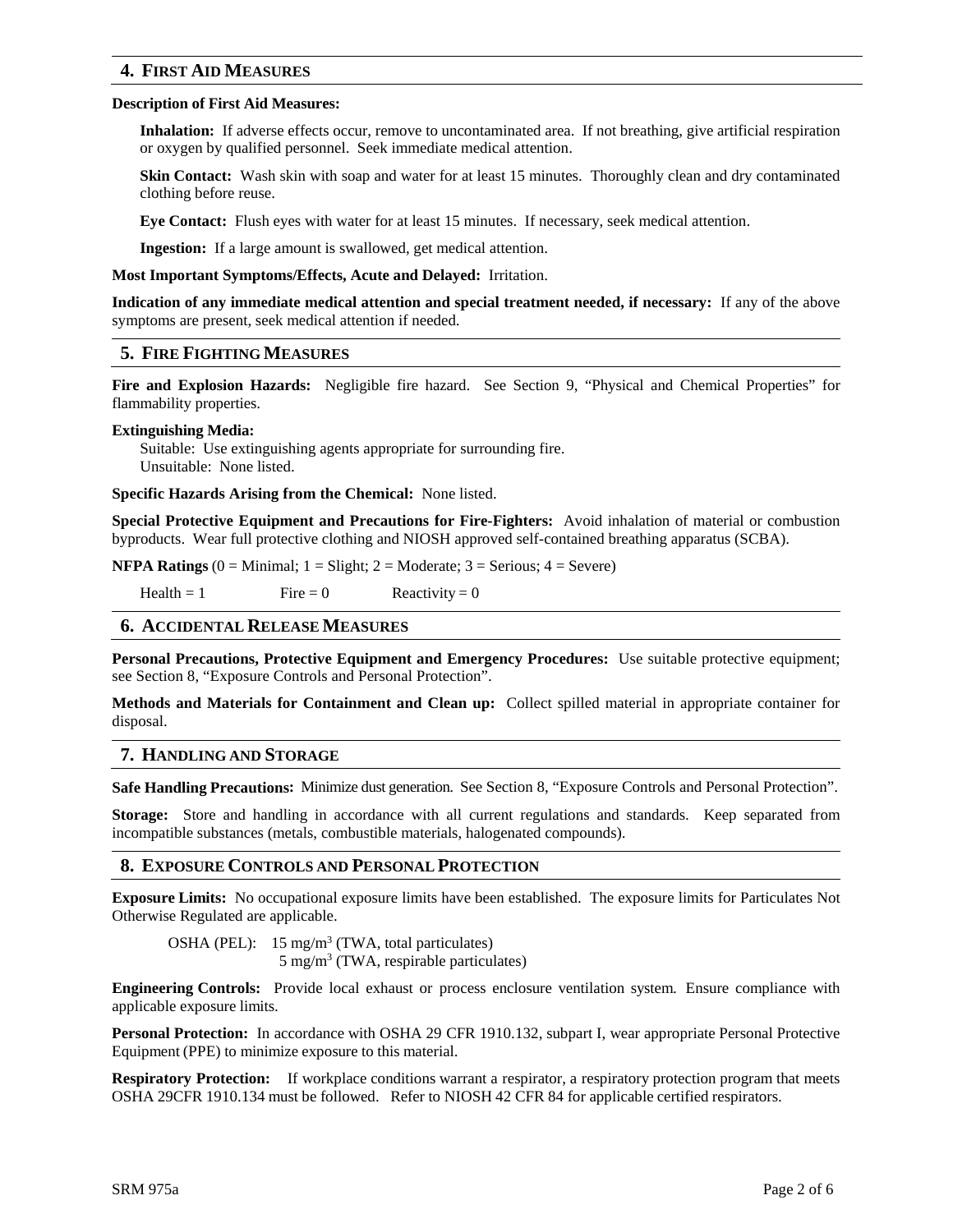**Eye/Face Protection:** Wear splash resistant safety goggles with a face shield. An eye wash station should be readily available near areas of use.

**Skin and Body Protection:** Personal protective equipment for the body should be selected based on the task being performed and the risks involved and should be approved by a specialist before handling this product. Chemicalresistant gloves should be worn at all times when handling chemicals.

# **9**. **PHYSICAL AND CHEMICAL PROPERTIES**

| <b>Descriptive Properties:</b>                   |                                            |  |  |
|--------------------------------------------------|--------------------------------------------|--|--|
| <b>Appearance</b>                                | colorless to white hygroscopic crystalline |  |  |
| (physical state, color, etc.):                   | powder                                     |  |  |
| <b>Molecular Formula:</b>                        | <b>NaCl</b>                                |  |  |
| Molar Mass (g/mol):                              | 58.44                                      |  |  |
| Odor:                                            | <b>Odorless</b>                            |  |  |
| <b>Odor threshold:</b>                           | not available                              |  |  |
| pH (solution):                                   | 5.8–8.5 (5 % solution)                     |  |  |
| <b>Evaporation rate:</b>                         | not applicable                             |  |  |
| Melting point/freezing point (°C):               | 801 (1474 °F)                              |  |  |
| <b>Relative Density (g/mL):</b>                  | 2.165                                      |  |  |
| <b>Vapor Pressure (mmHg):</b>                    | not applicable                             |  |  |
| Vapor Density ( $air = 1$ ):                     | not applicable                             |  |  |
| Viscosity (cP):                                  | not applicable                             |  |  |
| Solubility(ies):                                 | water soluble ( $35.7$ % at 0 °C);         |  |  |
|                                                  | soluble: glycerol;                         |  |  |
|                                                  | insoluble: hydrochloric acid               |  |  |
| Partition coefficient (n-octanol/water):         | not available                              |  |  |
| Particle Size (if relevant)                      | not available                              |  |  |
| <b>Thermal Stability Properties:</b>             |                                            |  |  |
| <b>Autoignition Temperature (°C):</b>            | not applicable                             |  |  |
| Thermal Decomposition (°C):                      | not available                              |  |  |
| Initial boiling point and boiling range $(°C)$ : | 1413 (2575 °F)                             |  |  |
| Explosive Limits, LEL (Volume %):                | not applicable                             |  |  |
| <b>Explosive Limits, UEL (Volume %):</b>         | not applicable                             |  |  |
| Flash Point (°C)                                 | not applicable                             |  |  |
| <b>Flammability (solid, gas):</b>                | not available                              |  |  |
|                                                  |                                            |  |  |

# **10. STABILITY AND REACTIVITY**

**Reactivity:** Stable at normal temperatures and pressure.

**Stability:** X Stable Unstable

**Possible Hazardous Reactions:** None listed.

**Conditions to Avoid:** None reported.

**Incompatible Materials:** Metals, combustible materials, halogenated compounds.

**Fire/Explosion Information:** See Section 5, "Fire Fighting Measures".

**Hazardous Decomposition:** Thermal decomposition will produce halogenated and chlorinated compounds, oxides of sodium.

**Hazardous Polymerization:** Will Occur X Will Not Occur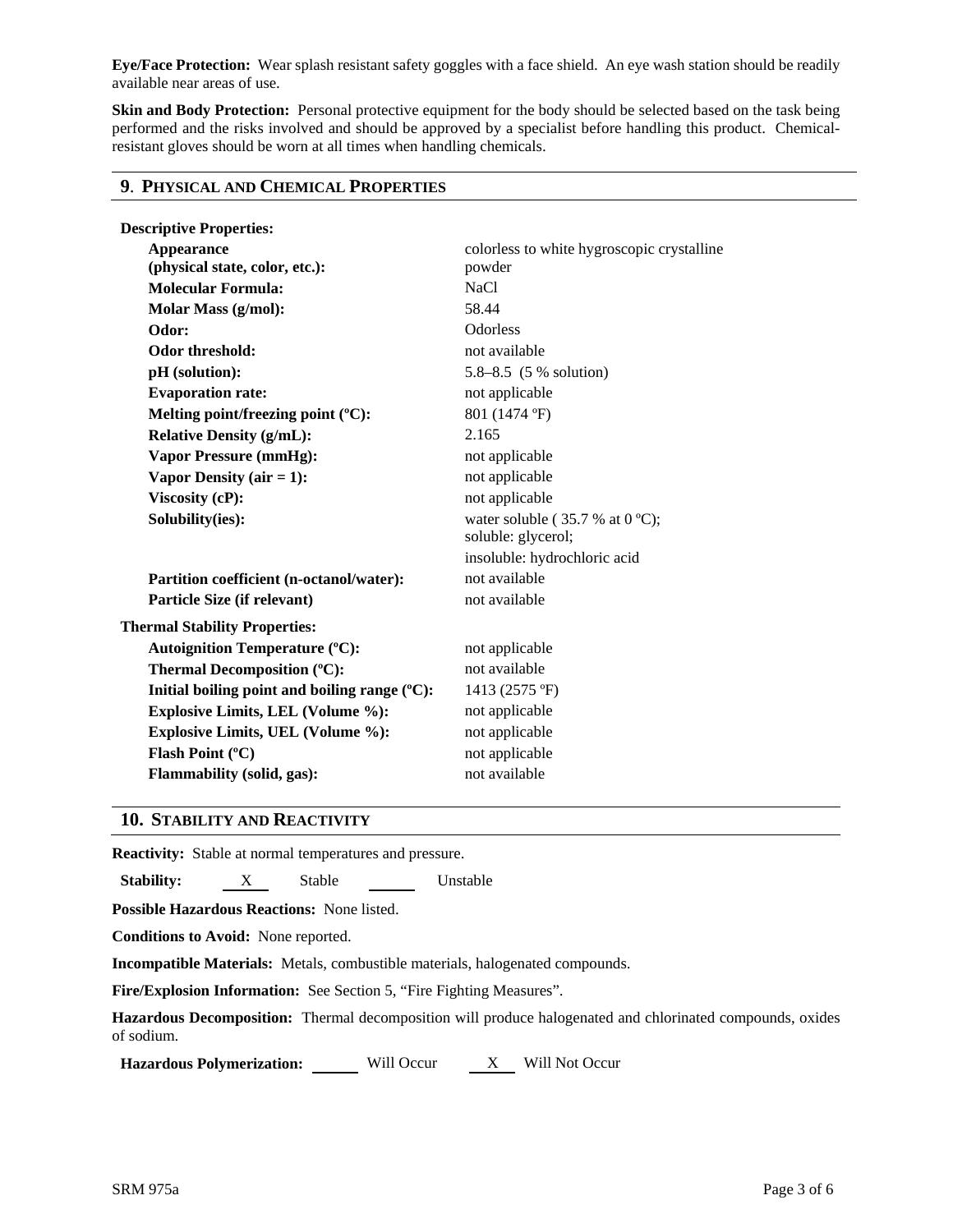### **11. TOXICOLOGICAL INFORMATION**

**Route of Exposure:** X Inhalation X Skin X Ingestion

**Symptoms Related to the Physical, Chemical and Toxicological Characteristics:** While exposure is common, serious toxicity is rare.

### **Potential Health Effects (Acute, Chronic and Delayed):**

**Inhalation:** May cause salty taste and cause irritation to the nose and throat; symptoms may include coughing, dryness, and sore throat.

**Skin Contact:** May cause mild irritation.

**Eye Contact:** Moderate irritation; concentrated solutions may cause a stinging sensation.

**Ingestion:** Ingestion of large doses of hypertonic solutions may cause dryness of mucous membranes and a violent inflammatory reaction in the gastrointestinal tract; ulceration may occur. Chronic ingestion of sodium chloride may result in elevated blood pressure.

#### **Numerical Measures of Toxicity:**

- **Acute Toxicity:** Not classified. Rat, Inhalation LD50:  $>42$  g/m<sup>3</sup> (1 h) Rat, Oral LD50: 3000 mg/kg
- **Skin Corrosion/Irritation:** Not classified. Rabbit, Dermal (mild): 500 mg (24 h) Sodium chloride is classified by the EPA as Toxicity Category IV for mild skin irritation.

**Serious Eye damage/Eye irritation:** Category 2B Rabbit, Eyes (moderate): 100 mg (24 h) Sodium chloride is classified by the EPA as Toxicity Category III for moderate eye irritation effects.

**Respiratory Sensitization:** Not classified; no data available.

**Skin Sensitization:** Not classified; no data available.

**Germ Cell Mutagenicity:** Not classified; no data available.

**Carcinogenicity:** Not classified.

**Listed as a Carcinogen/Potential Carcinogen** Yes X No Sodium chloride is not listed by IARC, NTP or OSHA as a carcinogen.

**Reproductive Toxicity:** Not classified.

Human, Intraplacental TDLo: 27 mg/kg (pregnant 15 weeks) Rat, Oral TDLo: 145 g/kg (prior to copulation 7 d, pregnant 1 d to 22 d)

**Specific Target Organ Toxicity, Single Exposure:** Not classified; no data available.

**Specific Target Organ Toxicity, Repeated Exposure:** Not classified; no data available.

**Aspiration Hazard:** Not classified; no data available.

# **12. ECOLOGICAL INFORMATION**

### **Ecotoxicity Data:**

Fish: bluegill (*Lepomis macrochirus*) LC50 (flow-through): 5560 mg/L to 6080 mg/L (96 h) Invertebrate: water flea (*Daphnia magna*) EC50 (static): 1000 mg/L (48 h)

**Persistence and Degradability:** No data available.

**Bioaccumulative Potential:** No bioaccumulation.

**Mobility in Soil:** No data available.

**Other Adverse effects:** No data available.

# **13. DISPOSAL CONSIDERATIONS**

**Waste Disposal:** Dispose of waste in accordance with all applicable federal, state, and local regulations.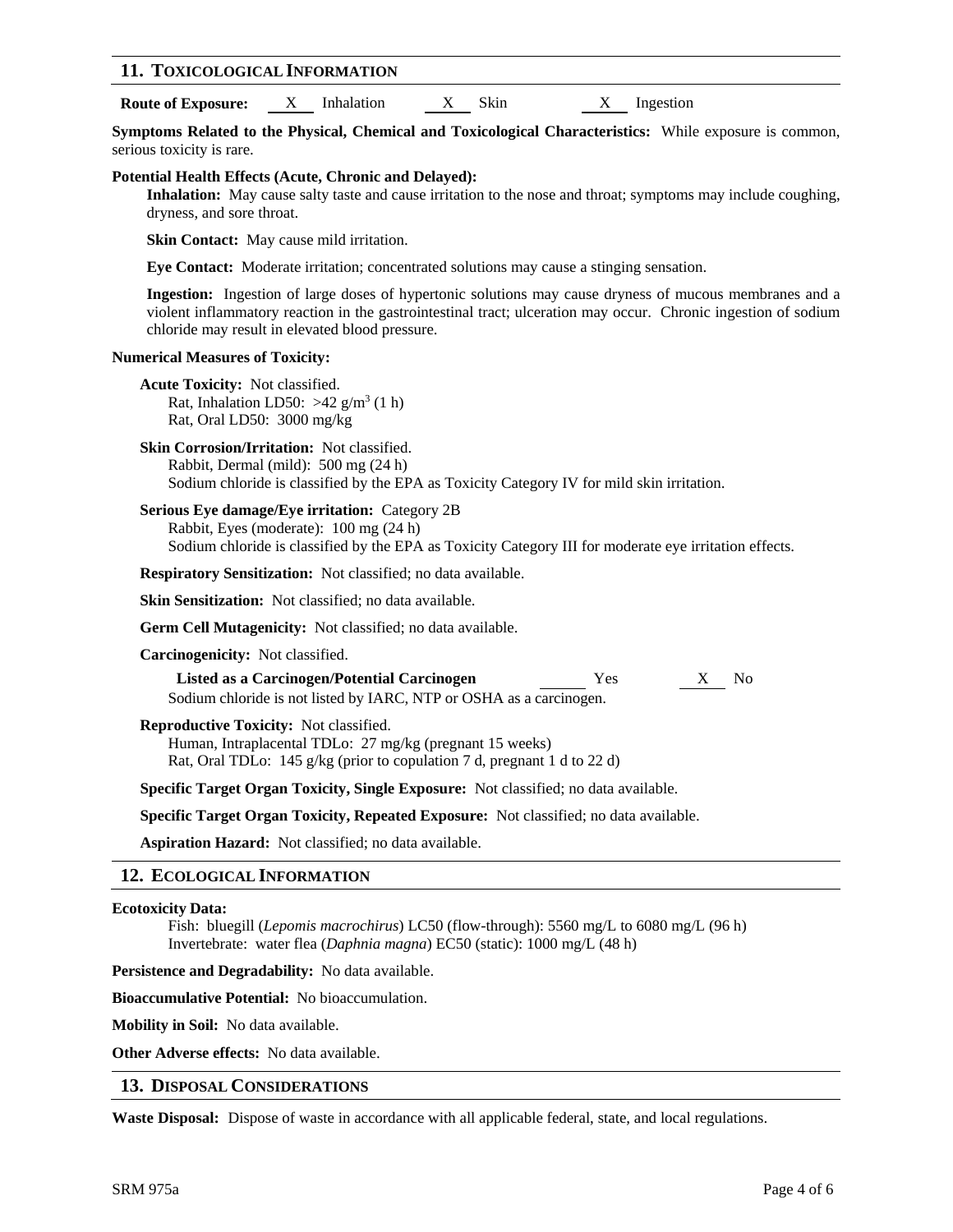# **14. TRANSPORTATION INFORMATION**

**U.S. DOT and IATA:** Not regulated by DOT or IATA.

# **15. REGULATORY INFORMATION**

#### **U.S. Regulations:**

CERCLA Sections 102a/103 (40 CFR 302.4): Not regulated.

SARA Title III Section 302 (40 CFR 355.30): Not regulated.

SARA Title III Section 304 (40 CFR 355.40): Not regulated.

SARA Title III Section 313 (40 CFR 372.65): Not regulated.

OSHA Process Safety (29 CFR 1910.119): Not regulated.

SARA Title III Sections 311/312 Hazardous Categories (40 CFR 370.21):

| <b>ACUTE HEALTH:</b> | Yes. |
|----------------------|------|
| CHRONIC HEALTH:      | No.  |
| FIRE:                | No.  |
| REACTIVE:            | No.  |
| PRESSURE:            | No.  |

#### **State Regulations:**

California Proposition 65: Not listed.

**U.S. TSCA Inventory:** Listed.

**TSCA 12(b), Export Notification:** Not listed.

#### **Canadian Regulations:**

WHMIS Information: Not provided for this material.

### **16. OTHER INFORMATION**

**Issue Date:** 06 May 2015

**Sources:** ChemAdvisor, Inc., MSDS *Sodium Chloride*, 30 March 2015.

Hazardous Substances Data Bank, National Library of Medicine, *Sodium Chloride* CAS# 7647-14-5, Full Record, available at <http://toxnet.nlm.nih.gov/cgi-bin/sis/htmlgen?HSDB> (accessed Nov 2013).

Center for Disease Control (CDC), NIOSH Pocket Guide to Chemical Hazards, *Particulates Not Otherwise Regulated*, available at<http://www.cdc.gov/niosh/npg/npgd0480.html> (accessed Nov 2013).